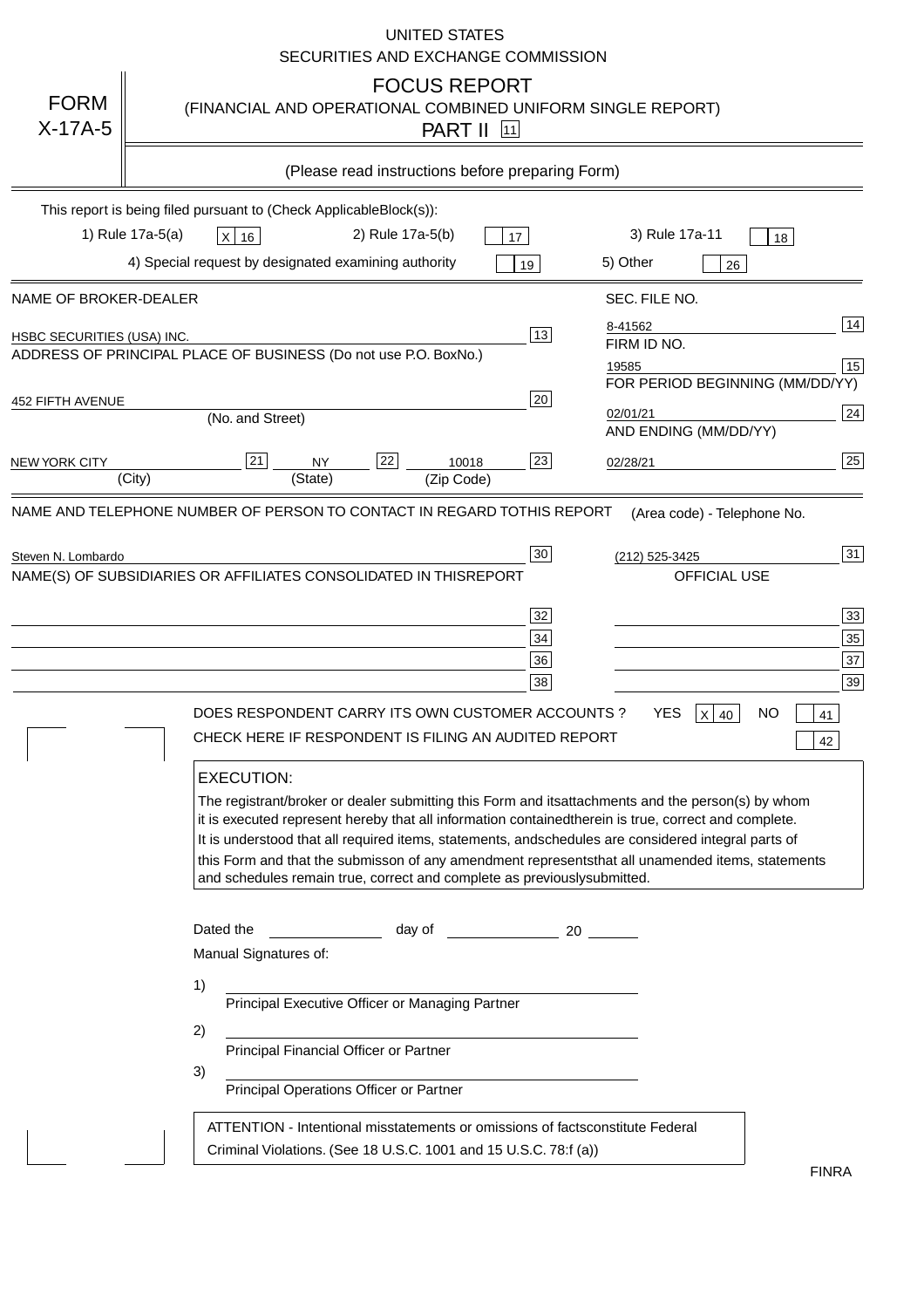BROKER OR DEALER

HSBC SECURITIES (USA) INC.

02/28/21

as of

## STATEMENT OF SEGREGATION REQUIREMENTS AND FUNDS IN SEGREGATION FOR CUSTOMERS TRADING ON U.S. COMMODITY EXCHANGES

| SEGREGATION REQUIREMENTS (Section 4d(2) of the CEAct)                                          |                 |                        |             |
|------------------------------------------------------------------------------------------------|-----------------|------------------------|-------------|
| 1. Net ledger balance                                                                          |                 |                        |             |
| A. Cash                                                                                        | \$              | 2,265,121,180 7010     |             |
| B. Securities (at market)                                                                      |                 | 1,532,544,162 7020     |             |
| 2. Net unrealized profit (loss) in open futures contracts<br>traded on a contract market       |                 | $(538, 537, 427)$ 7030 |             |
| 3. Exchange traded options                                                                     |                 |                        |             |
| A. Add market value of open option contracts purchased on a<br>contract market                 |                 | 359,769,689 7032       |             |
| B. Deduct market value of open option contracts granted (sold)<br>on a contract market         |                 | 155,825,798) 7033      |             |
| 4. Net equity (deficit) (add lines 1, 2, and 3)                                                |                 | 3,463,071,806 7040     |             |
| 5. Accounts liquidating to a deficit and accounts with debit<br>balances                       |                 |                        |             |
| - gross amount                                                                                 | 7045<br>484,343 |                        |             |
|                                                                                                |                 |                        |             |
| Less: amount offset by customer owned securities                                               | 473,063) 7047   | 11,280                 | 7050        |
| 6. Amount required to be segregated (add lines 4 and 5)                                        | \$              | 3,463,083,086 7060     |             |
|                                                                                                |                 |                        |             |
| FUNDS IN SEGREGATED ACCOUNTS                                                                   |                 |                        |             |
| 7. Deposited in segregated funds bank accounts                                                 |                 |                        |             |
| A. Cash                                                                                        |                 | 27,326,764             | 7070        |
| B. Securities representing investments of customers' funds<br>(at market)                      |                 | $\Omega$               | 7080        |
| C. Securities held for particular customers or option customers<br>in lieu of cash (at market) |                 | 369,957,648            | 7090        |
| 8. Margins on deposit with derivatives clearing organizations<br>of contract markets           |                 |                        |             |
| A. Cash                                                                                        | \$              | 1,913,901,878 7100     |             |
| B. Securities representing investments of customers' funds<br>(at market)                      |                 |                        | $0^{17110}$ |
| C. Securities held for particular customers or option customers<br>in lieu of cash (at market) |                 | 907,102,005 7120       |             |
| 9. Net settlement from (to) derivatives clearing organizations<br>of contract markets          |                 | (87, 404, 482)         | 7130        |
| 10. Exchange traded options                                                                    |                 |                        |             |
| A. Value of open long option contracts                                                         |                 | 359,769,689 7132       |             |
| B. Value of open short option contracts                                                        |                 | 155,825,798 7133       |             |
| 11. Net equities with other FCMs                                                               |                 |                        |             |
| A. Net liquidating equity                                                                      |                 | 368,429 7140           |             |
| B. Securities representing investments of customers' funds<br>(at market)                      |                 |                        | 7160        |
| C. Securities held for particular customers or option customers<br>in lieu of cash (at market) |                 | 24,156,250             | 7170        |
| 12. Segregated funds on hand (describe:                                                        |                 | 231,328,259 7150       |             |
| 13. Total amount in segregation (add lines 7 through 12)                                       |                 | 3,590,680,642 7180     |             |
| 14. Excess (deficiency) funds in segregation (subtract line 6 from line 13)                    | \$              | 127,597,556 7190       |             |
| 15. Management Target Amount for Excess funds in segregation                                   | S               | 117,000,000 7194       |             |
| 16. Excess (deficiency) funds in segregation over (under) Management Target Amount Excess      | \$              | 10,597,556 7198        |             |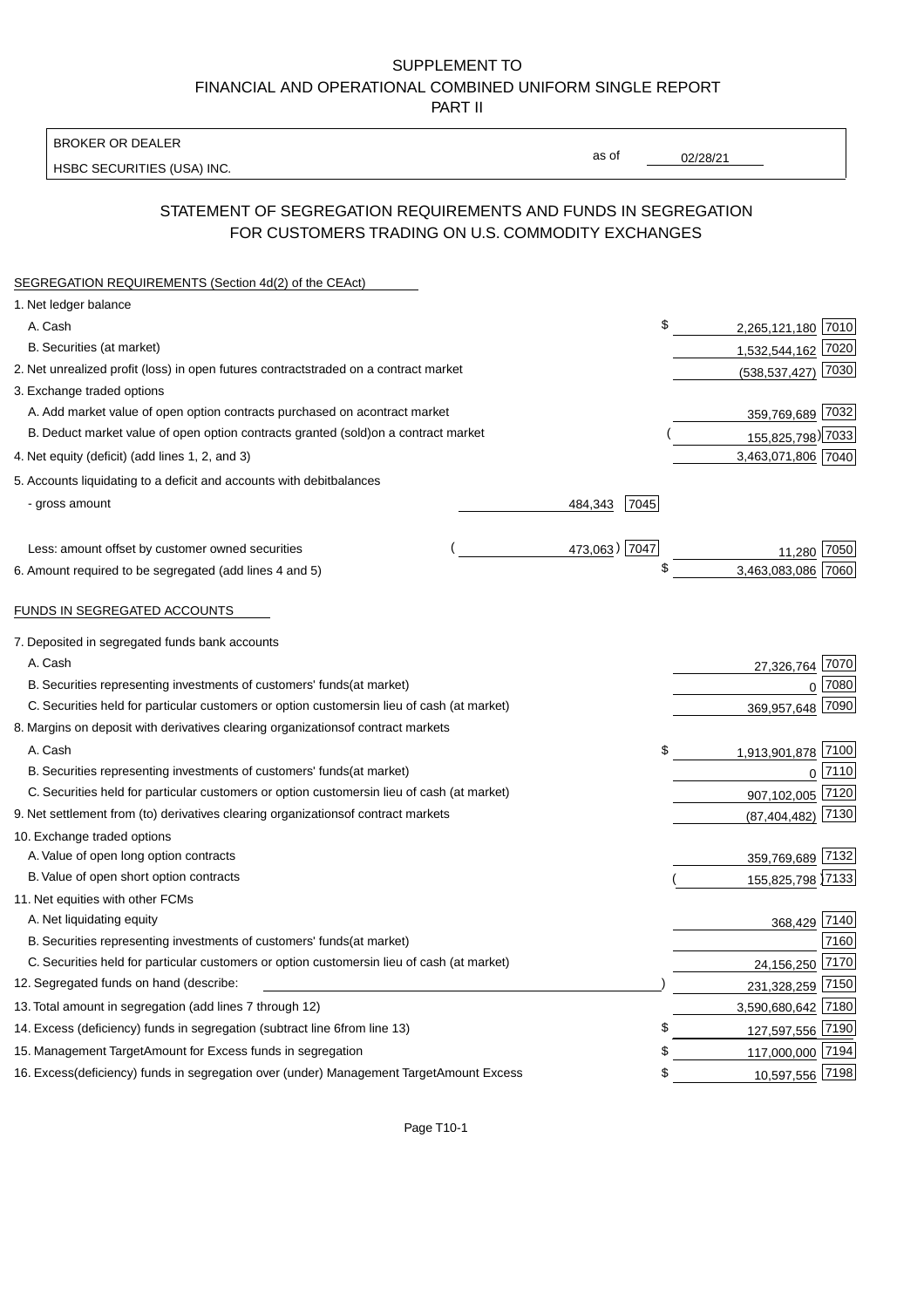PART II

|                                                   | 1 AB 11                                                                                                  |       |          |      |
|---------------------------------------------------|----------------------------------------------------------------------------------------------------------|-------|----------|------|
| <b>BROKER OR DEALER</b>                           |                                                                                                          | as of |          |      |
| HSBC SECURITIES (USA) INC.                        |                                                                                                          |       | 02/28/21 |      |
|                                                   | STATEMENT OF SEGREGATION REQUIREMENTS AND FUNDS IN SEGREGATION<br>FOR CUSTOMERS' DEALER OPTIONS ACCOUNTS |       |          |      |
| 1. Amount required to be segregated in accordance |                                                                                                          |       |          |      |
| with Commission regulation 32.6                   |                                                                                                          | \$    |          | 7200 |
| 2. Funds in segregated accounts                   |                                                                                                          |       |          |      |
| A. Cash                                           | \$                                                                                                       | 7210  |          |      |
| B. Securities (at market)                         |                                                                                                          | 7220  |          |      |
| C. Total                                          |                                                                                                          |       |          | 7230 |
| 3. Excess (deficiency) funds in segregation       |                                                                                                          |       |          |      |
| (subtract line 2.C from line 1)                   |                                                                                                          |       |          | 7240 |
|                                                   |                                                                                                          |       |          |      |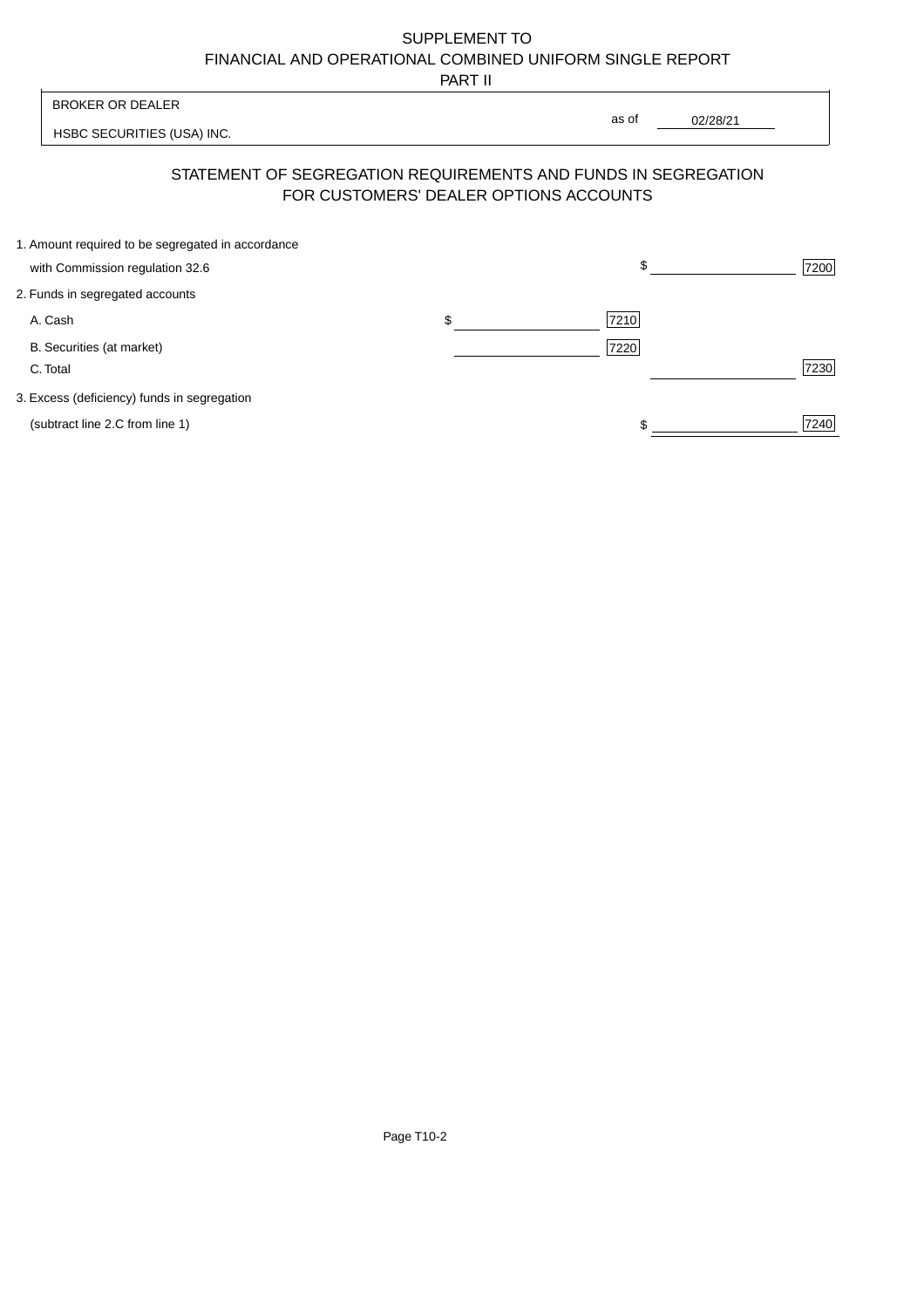PART II

HSBC SECURITIES (USA) INC. The state of the second second second second second second second second second second second second second second second second second second second second second second second second second sec BROKER OR DEALER

as of

## STATEMENT OF SECURED AMOUNTS AND FUNDS HELD IN SEPARATE ACCOUNTS PURSUANT TO COMMISSION REGULATION 30.7

#### FOREIGN FUTURES AND FOREIGN OPTIONS SECURED AMOUNTS

| Amount required to be set aside pursuant to law, rule or<br>regulation of a foreign government<br>or a rule of a self-regulatory organization authorized<br>thereunder                       |                                   | \$<br>O.                          | 7305         |
|----------------------------------------------------------------------------------------------------------------------------------------------------------------------------------------------|-----------------------------------|-----------------------------------|--------------|
| 1. Net ledger balance - Foreign Futures and Foreign Option Trading - All Customers<br>A. Cash<br><b>B.</b> Securities<br>(at market)                                                         |                                   | \$<br>134, 131, 443<br>13,850,547 | 7315<br>7317 |
| 2. Net unrealized profit (loss) in open futures contracts traded on a foreign                                                                                                                | board of trade                    | (12, 714, 658)                    | 7325         |
| 3. Exchange traded options<br>A. Market value of open option contracts purchased on a foreign board of trade<br>B. Market value of open contracts granted (sold) on a foreign board of trade |                                   | 0<br><sup>0</sup>                 | 7335<br>7337 |
| 4. Net equity (deficit) (add lines 1.2. and 3.)                                                                                                                                              |                                   | \$<br>135,267,332                 | 7345         |
| 5. Accounts liquidating to a deficit and accounts with<br>debit balances - gross<br>amount<br>Less: amount offset by customer owned securities                                               | \$.<br>7351<br>180<br>$0)$ 7352   | 180                               | 7354         |
| 6. Amount required to be set aside as the secured amount - Net Liquidating                                                                                                                   | Equity Method (add lines 4 and 5) | \$<br>135,267,512                 | 7355         |
| 7. Greater of amount required to be set aside pursuant to foreign jurisdiction (above) or                                                                                                    | line 6.                           | \$<br>135,267,512                 | 7360         |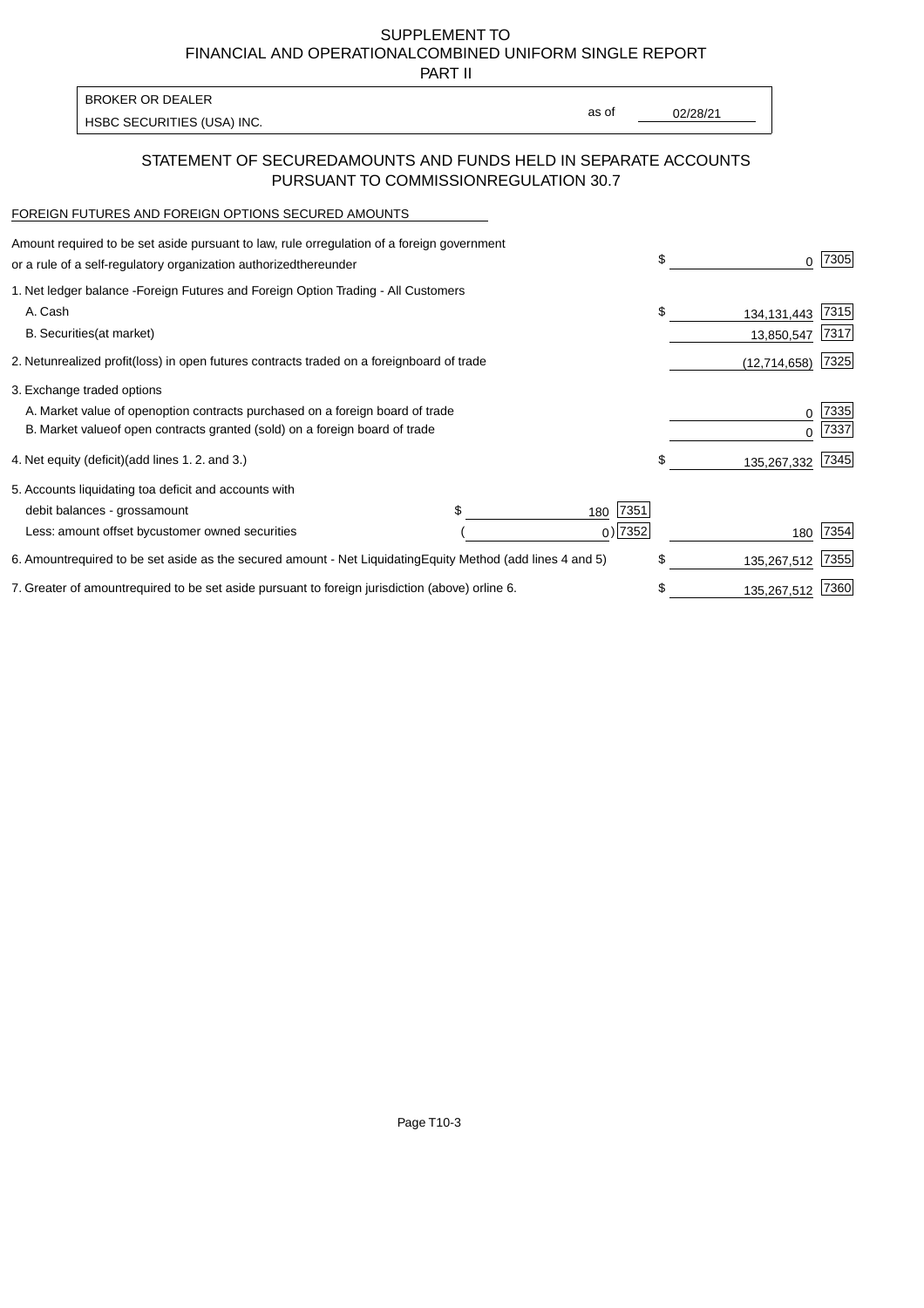PART II

| <b>BROKER OR DEALER</b>                                                                           |                        |             |                 |                  |
|---------------------------------------------------------------------------------------------------|------------------------|-------------|-----------------|------------------|
| HSBC SECURITIES (USA) INC.                                                                        | as of                  |             | 02/28/21        |                  |
|                                                                                                   |                        |             |                 |                  |
| STATEMENT OF SECURED AMOUNTS AND FUNDS HELD IN SEPARATE<br>PURSUANT TO COMMISSION REGULATION 30.7 |                        |             | <b>ACCOUNTS</b> |                  |
| FUNDS DEPOSITED IN SEPARATE REGULATION 30.7 ACCOUNTS                                              |                        |             |                 |                  |
| 1. Cash in banks                                                                                  |                        |             |                 |                  |
| A. Banks located in the United States                                                             | \$<br>14,377,641       | 7500        |                 |                  |
| B. Other banks qualified under Regulation 30.7                                                    |                        |             |                 |                  |
| 7510<br>Name(s):<br><b>HARRIS TRUST</b>                                                           |                        | $0$ 7520 \$ |                 | 14,377,641 7530  |
| 2. Securities                                                                                     |                        |             |                 |                  |
| A. In safekeeping with banks located in the United States                                         | \$<br>13,850,547 7540  |             |                 |                  |
| B. In safekeeping with other banks qualified under Regulation<br>30.7                             |                        |             |                 |                  |
| 7550<br>Name(s):<br><b>HARRIS TRUST</b>                                                           |                        | 0 7560      |                 | 13,850,547 7570  |
| 3. Equities with registered futures commission merchants                                          |                        |             |                 |                  |
| A. Cash                                                                                           | \$                     | $0$ 7580    |                 |                  |
| <b>B.</b> Securities                                                                              |                        | $0$ 7590    |                 |                  |
| C. Unrealized gain (loss) on open futures contracts                                               |                        | $0$ 7600    |                 |                  |
| D. Value of long option contracts                                                                 |                        | $0$ 7610    |                 |                  |
| E. Value of short option contracts                                                                |                        | $0)$ 7615   |                 | 0 7620           |
| 4. Amounts held by clearing organizations of foreign boards of<br>trade                           |                        |             |                 |                  |
| Name(s):<br>7630                                                                                  |                        |             |                 |                  |
| A. Cash                                                                                           | \$                     | 7640        |                 |                  |
| <b>B.</b> Securities                                                                              |                        | 7650        |                 |                  |
| C. Amount due to (from) clearing organizations - daily<br>variation                               |                        | 7660        |                 |                  |
| D. Value of long option contracts                                                                 |                        | 7670        |                 |                  |
| E. Value of short option contracts                                                                |                        | ) 7675      |                 | 7680             |
| 5. Amounts held by members of foreign boards of trade<br>Name(s):<br>7690                         |                        |             |                 |                  |
| A. Cash                                                                                           | \$<br>145,694,635 7700 |             |                 |                  |
| <b>B.</b> Securities                                                                              |                        | 0 7710      |                 |                  |
| C. Unrealized gain (loss) on open futures contracts                                               | $(12,714,658)$ 7720    |             |                 |                  |
| D. Value of long option contracts                                                                 |                        | $0$  7730   |                 |                  |
| E. Value of short option contracts                                                                |                        | $0$ ) 7735  |                 | 132,979,977 7740 |
| 6. Amounts with other depositories designated by a foreign<br>board of trade<br>7750<br>Name(s):  |                        |             |                 | 0 7760           |
| 7. Segregated funds on hand (describe:                                                            |                        |             |                 | $0$ 7765         |
| 8. Total funds in separate section 30.7 accounts                                                  |                        |             | \$              | 161,208,165 7770 |
| 9. Excess (deficiency) set Aside Funds for Secured Amount (subtract Line 7 Secured                |                        |             |                 |                  |
| Statement page T10-3 from Line 8)                                                                 |                        |             | \$              | 25,940,653 7380  |
| 10. Management Target Amount for Excess funds in separate section 30.7 accounts                   |                        |             | \$              | 15,000,000 7780  |
|                                                                                                   |                        |             |                 |                  |
| 11. Excess (deficiency) funds in separate 30.7 accounts over (under) Management Target            |                        |             | \$              | 10,940,653 7785  |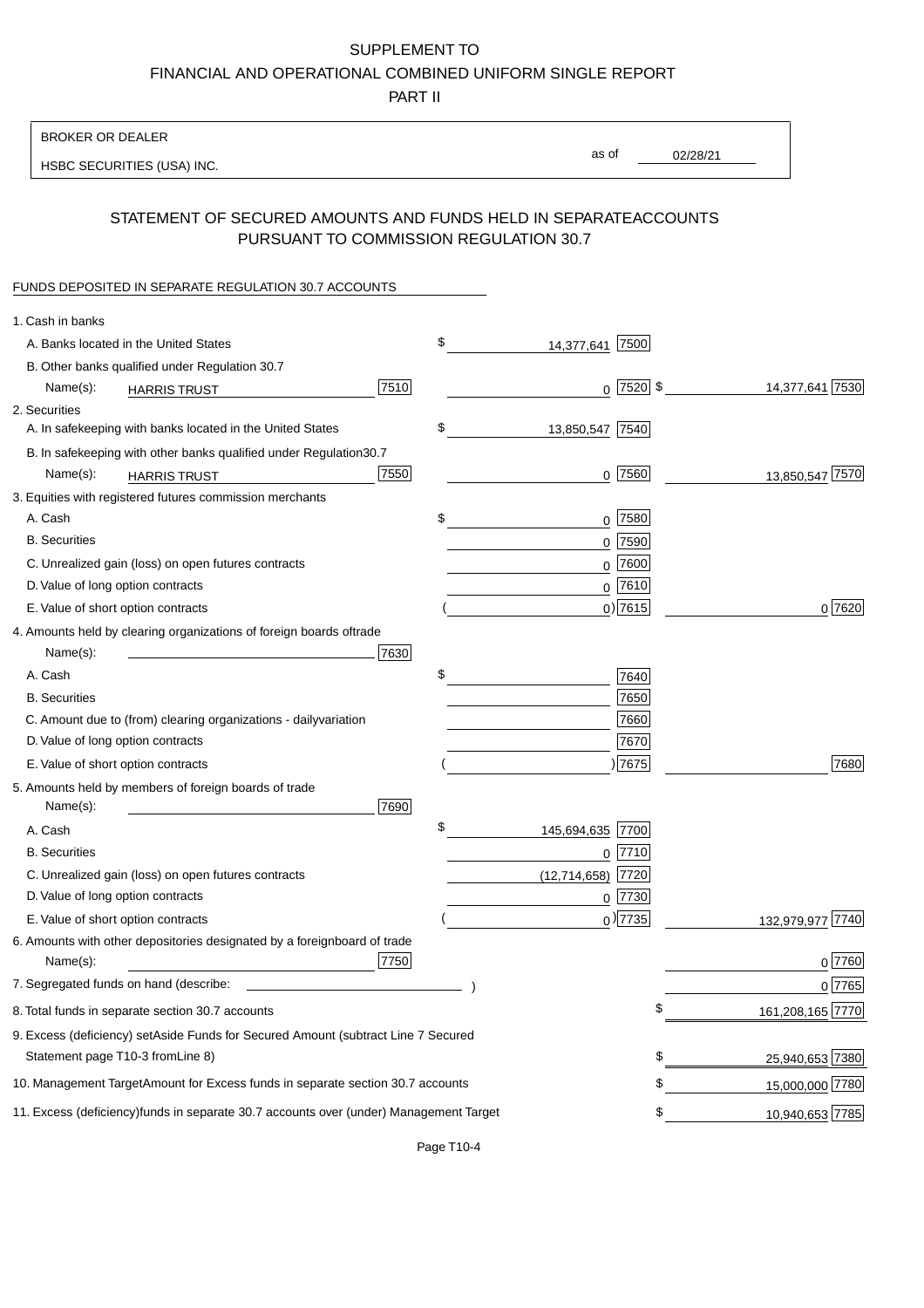PART II

HSBC SECURITIES (USA) INC. The contract of the contract of the contract of the contract of the contract of the contract of the contract of the contract of the contract of the contract of the contract of the contract of the BROKER OR DEALER

as of

### STATEMENT OF CLEARED SWAPS CUSTOMER SEGREGATION REQUIREMENTS AND FUNDS IN CLEARED SWAPS CUSTOMER ACCOUNTS UNDER 4D(F) OF THE CEA

| <b>Cleared Swaps Customer Requirements</b>                                                                  |                             |
|-------------------------------------------------------------------------------------------------------------|-----------------------------|
| 1. Net ledger balance                                                                                       |                             |
| A. Cash                                                                                                     | \$<br>8500<br>2,059,116,454 |
| B. Securities (at market)                                                                                   | 8510<br>948,004,311         |
| 2. Net unrealized profit (loss) in open cleared swaps                                                       | $(1,619,082,124)$ 8520      |
| 3. Cleared swaps options                                                                                    |                             |
| A. Market value of open cleared swaps option contracts purchased                                            | $0 \; 8530$                 |
| B. Market value of open cleared swaps option contracts granted (sold)                                       | 0) 8540                     |
| 4. Net equity (deficit) (add lines 1, 2, and 3)                                                             | \$<br>1,388,038,641 8550    |
| 5. Accounts liquidating to a deficit and accounts with                                                      |                             |
| 47,415,682 8560<br>debit balances - gross amount<br>\$                                                      |                             |
| 47,415,196) 8570<br>Less: amount offset by customer owned securities                                        | 486 8580                    |
| 6. Amount required to be segregated for cleared swaps customers (add lines 4 and 5)                         | \$<br>1,388,039,127 8590    |
| Funds in Cleared Swaps Customer Segregated Accounts                                                         |                             |
| 7. Deposited in cleared swaps customer segregated accounts at banks                                         |                             |
| A. Cash                                                                                                     | \$<br>17,718,913 8600       |
| B. Securities representing investments of cleared swaps customers' funds (at market)                        | 0 8610                      |
| C. Securities held for particular cleared swaps customers in lieu of cash (at market)                       | 53,570,705 8620             |
| 8. Margins on deposit with derivatives clearing organizations in cleared swaps customer segregated accounts |                             |
| A. Cash                                                                                                     | 448,351,194 8630            |
| B. Securities representing investments of cleared swaps customers' funds (at market)                        | 64,982,906 8640             |
| C. Securities<br>held for particular cleared swaps customers in lieu of cash (at market)                    | 894,433,606 8650            |
| 9. Net settlement from (to) derivatives clearing organizations                                              | $(9,989,032)$ 8660          |
| 10. Cleared swaps options                                                                                   |                             |
| A. Value of open cleared swaps long option contracts                                                        | $0^{8670}$                  |
| B. Value of open cleared swaps short option contracts                                                       | $0$ ) 8680                  |
| 11. Net equities with other FCMs                                                                            |                             |
| A. Net liquidating equity                                                                                   | $0^{8690}$                  |
| B. Securities representing investments of cleared swaps customers' funds (at market)                        | $0 \frac{8700}{ }$          |
| C. Securities held for particular cleared swaps customers in lieu of cash (at market)                       | $0 \, 8710$                 |
| 12. Cleared swaps customer funds on hand (describe:                                                         | $0 \frac{8715}{ }$          |
| 13. Total amount in cleared swaps customer segregation (add lines 7 through 12)                             | \$<br>1,469,068,292 8720    |
| 14. Excess (deficiency) funds in cleared swaps customer segregation (subtract line 6 from line 13)          | 81,029,165 8730             |
| 15. Management Target Amount for Excess funds in cleared swaps segregated accounts                          | \$<br>71,000,000 8760       |
| 16. Excess<br>(deficiency) funds in cleared swaps customer segregated accounts over                         |                             |
| <b>Management Target Excess</b><br>(under)                                                                  | \$<br>10,029,165 8770       |